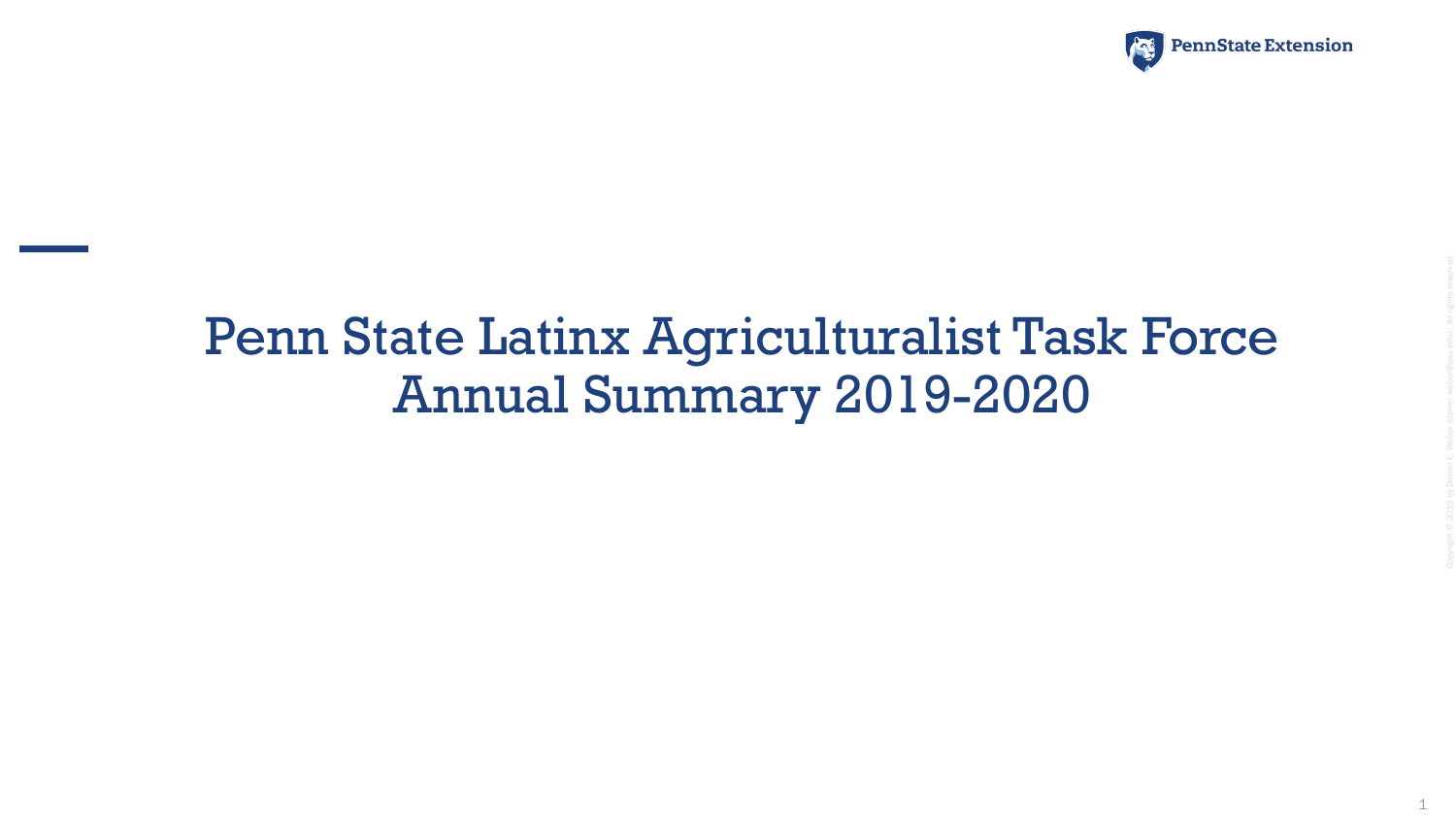

# Membership

PSU Latinx Agriculture Task Force

- Ilse Huerta Arredondo
- Emma Rosenthal  $\bullet$
- Maria Gorgo-Gourovitch  $\bullet$
- Carolee Bull  $\bullet$
- Kathy Sexsmith  $\bullet$
- Melanie Miller-Foster

**Extension Impact Grant Committee** 

- Above members
- Jaime Garcia Prudencia  $\bullet$
- **Mauricio Rosales**  $\bullet$
- Adrianna Murillo Williams  $\bullet$
- **Katherine Cason**  $\bullet$
- Tara Baugher
- Elsa Sanchez
- Lee Stivers (retired Dec'18)
- Paige Castellanos
- Rosario Castro Bernardim

- Joshua Rice
- Ed Rajotte
- Carlos Quesada
- Mitzy Porras Becerra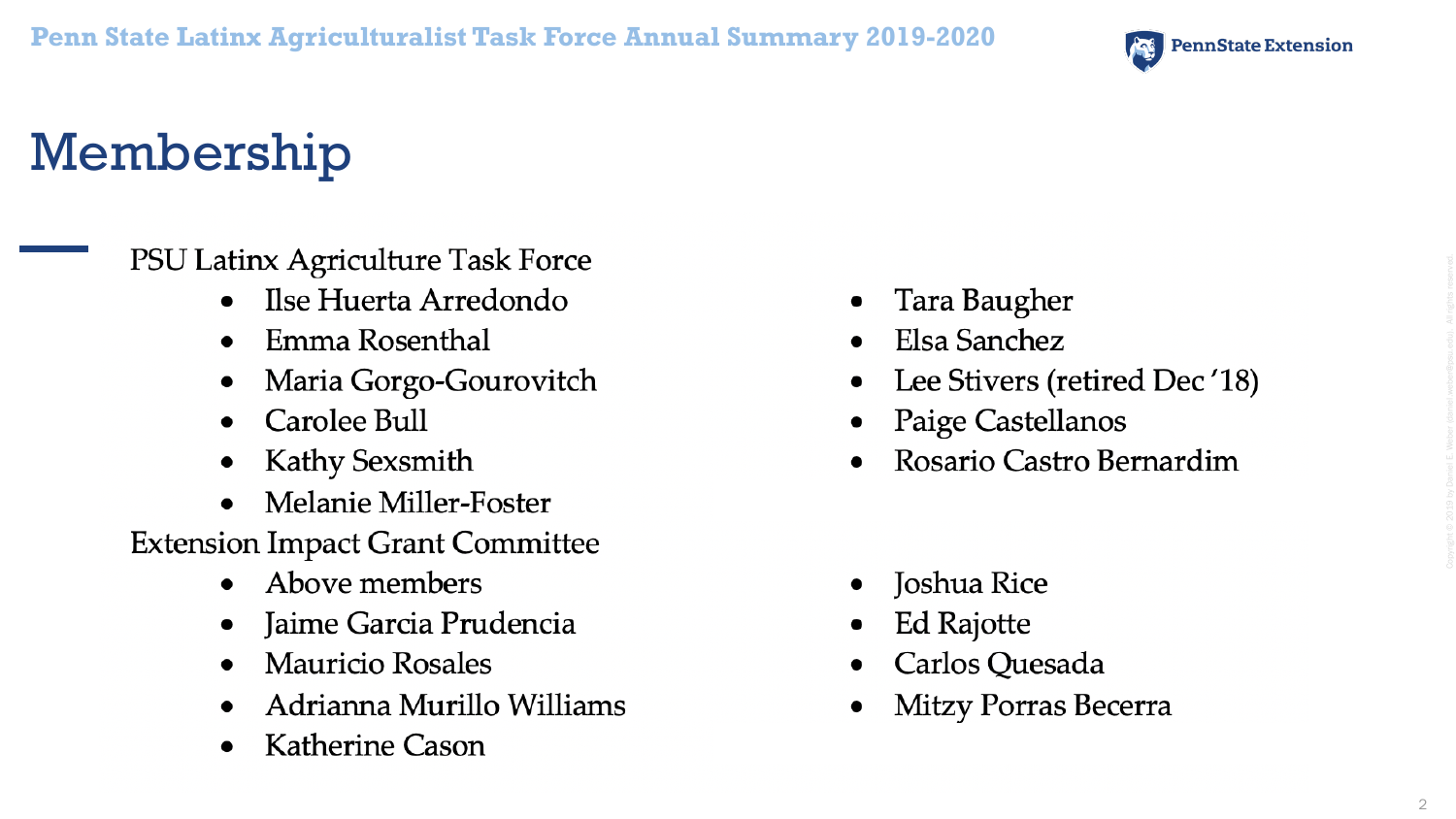**Penn State Latinx Agriculturalist Task Force Annual Summary 2019-2020**



# Achievements 2019-2020 Summary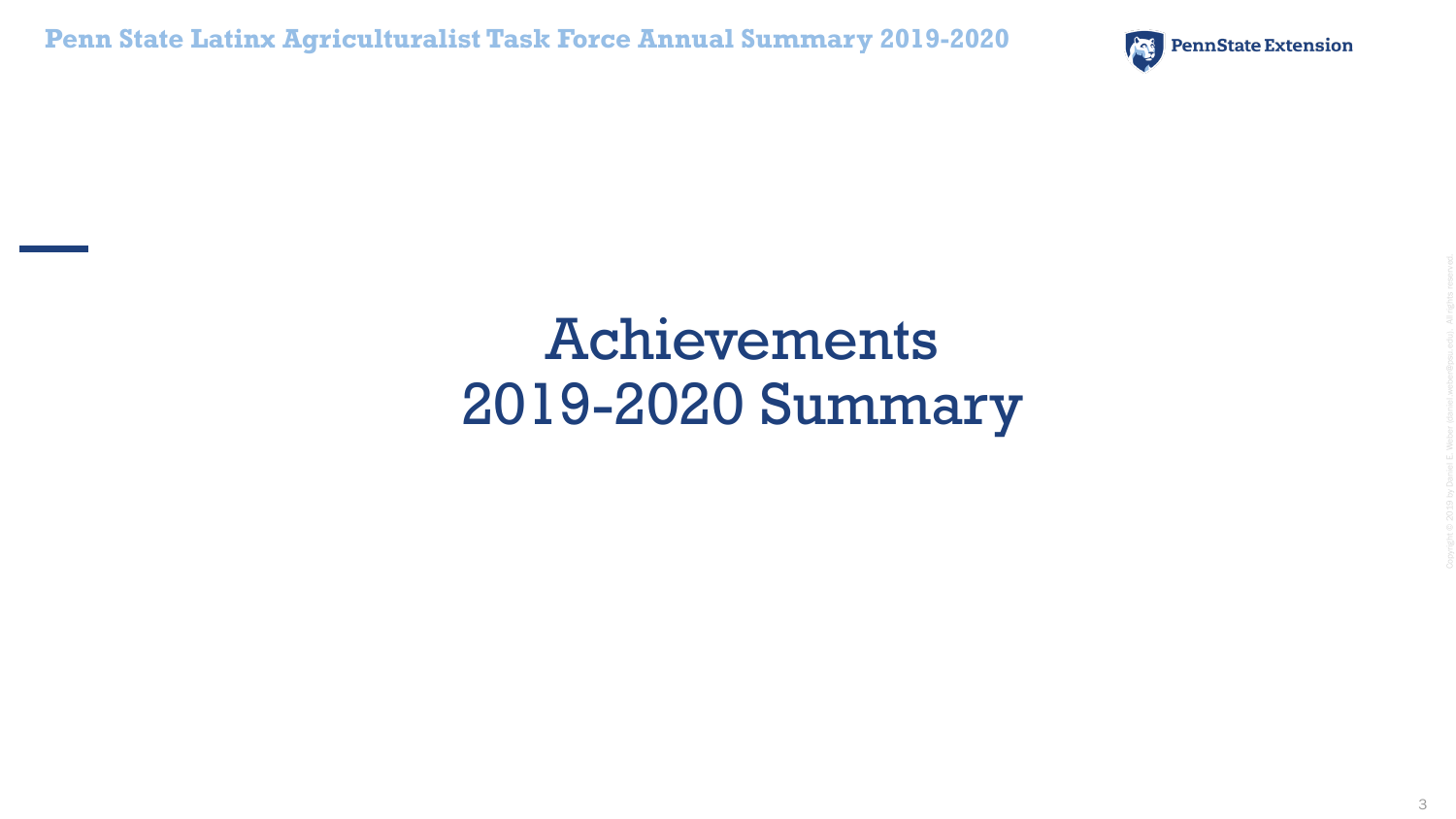

# 1. Creation of Latinx outreach outputs database

"Outputs database files" can be found on Box <https://psu.app.box.com/folder/81992219252>

- Extension Resources in Spanish word document showing the number of resources produced in Spanish by Extension team and sub-category
- Updated excel database of web-based Extension resources in Spanish (created Oct. 2020): total of 472 articles, videos, and other educational resources in Spanish, which received a total of 561,000 visits over the past two years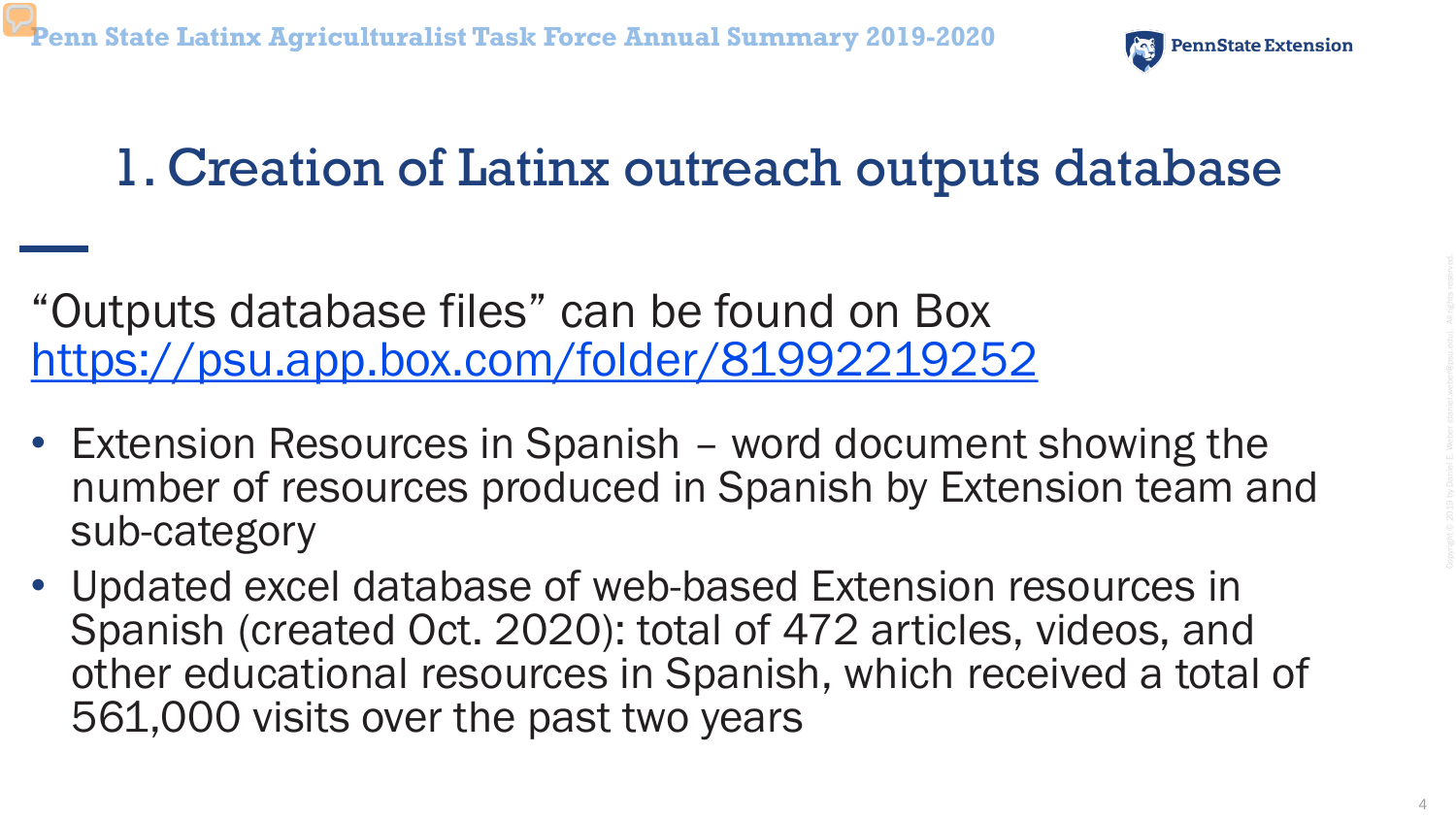

#### 2. Held Penn State Latinx Oureach Strategic Planning Meeting – September 16-17, 2019

"Our goal was to help Latinx growers achieve quality agricultural production, experience satisfaction in their workplaces, and enjoy a high quality of life."

- The executive summary can be found here: <https://psu.app.box.com/file/537944475676>
- The Penn State News article covering this meeting can be found here: [https://news.psu.edu/story/592288/2019/10/09/academics/latinx-](https://news.psu.edu/story/592288/2019/10/09/academics/latinx-agricultural-network-formed-penn-state-address-communitys) agricultural-network-formed-penn-state-address-communitys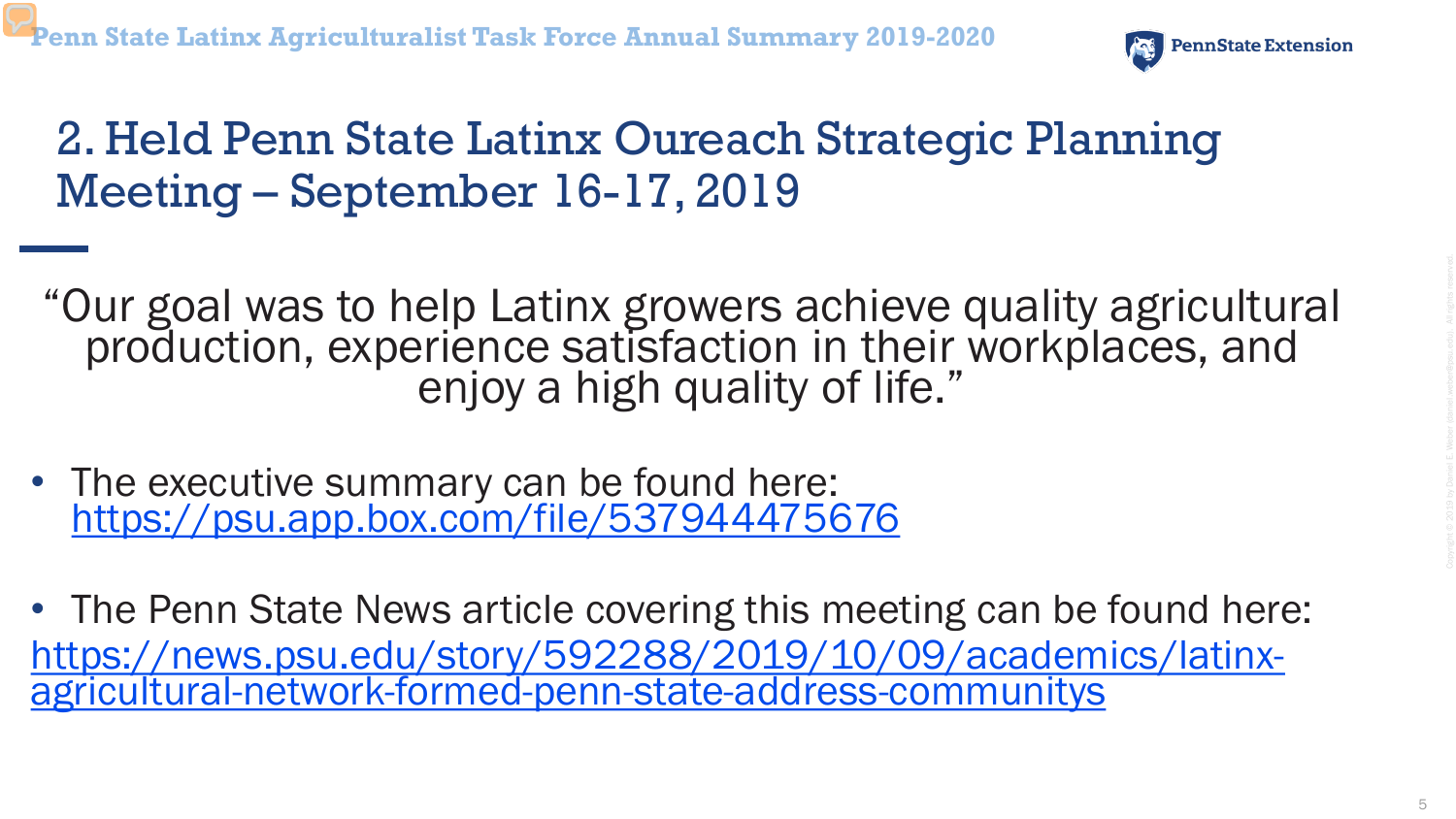

### 3. Programming in other states as a benchmarking effort

Full report :<https://psu.app.box.com/folder/81992219252>

### 4. Hosted the Mid-Atlantic Fruit and Vegetable Convention Spanish Session - January 29, 2020

- 21 participants "farms where they work can increase profits from what they learned at this session"
- Participants comments: "Extension programs have improved their horticulture skills, taught them to use new IPM practices, led to the improvement of the quality of their produce harvested, taught them to use better pesticide management strategies, and led them to use new practices to increase food safety".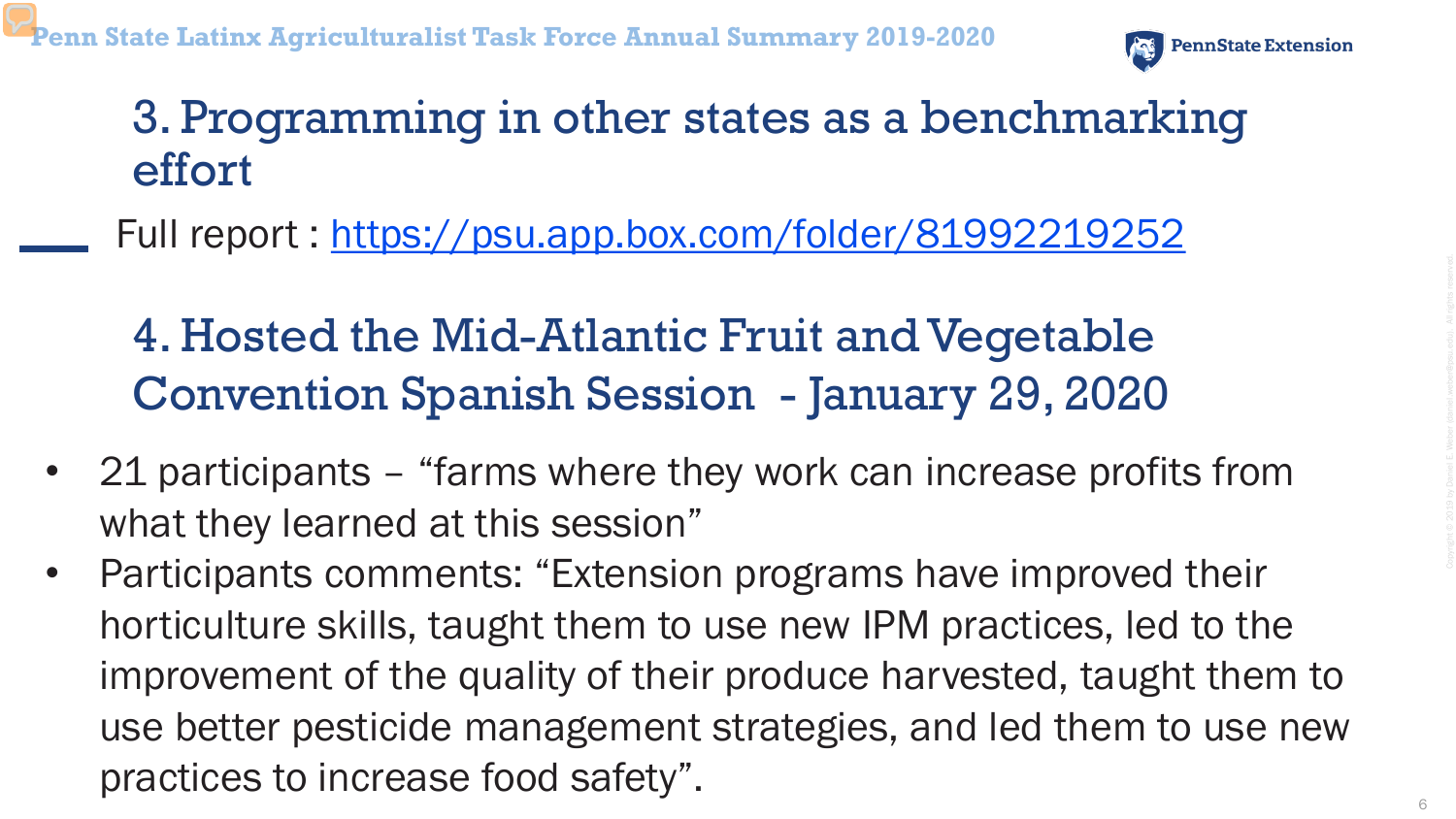

7

# 5. LAN and Horticulture team member efforts to support Latinx Community during COVID-19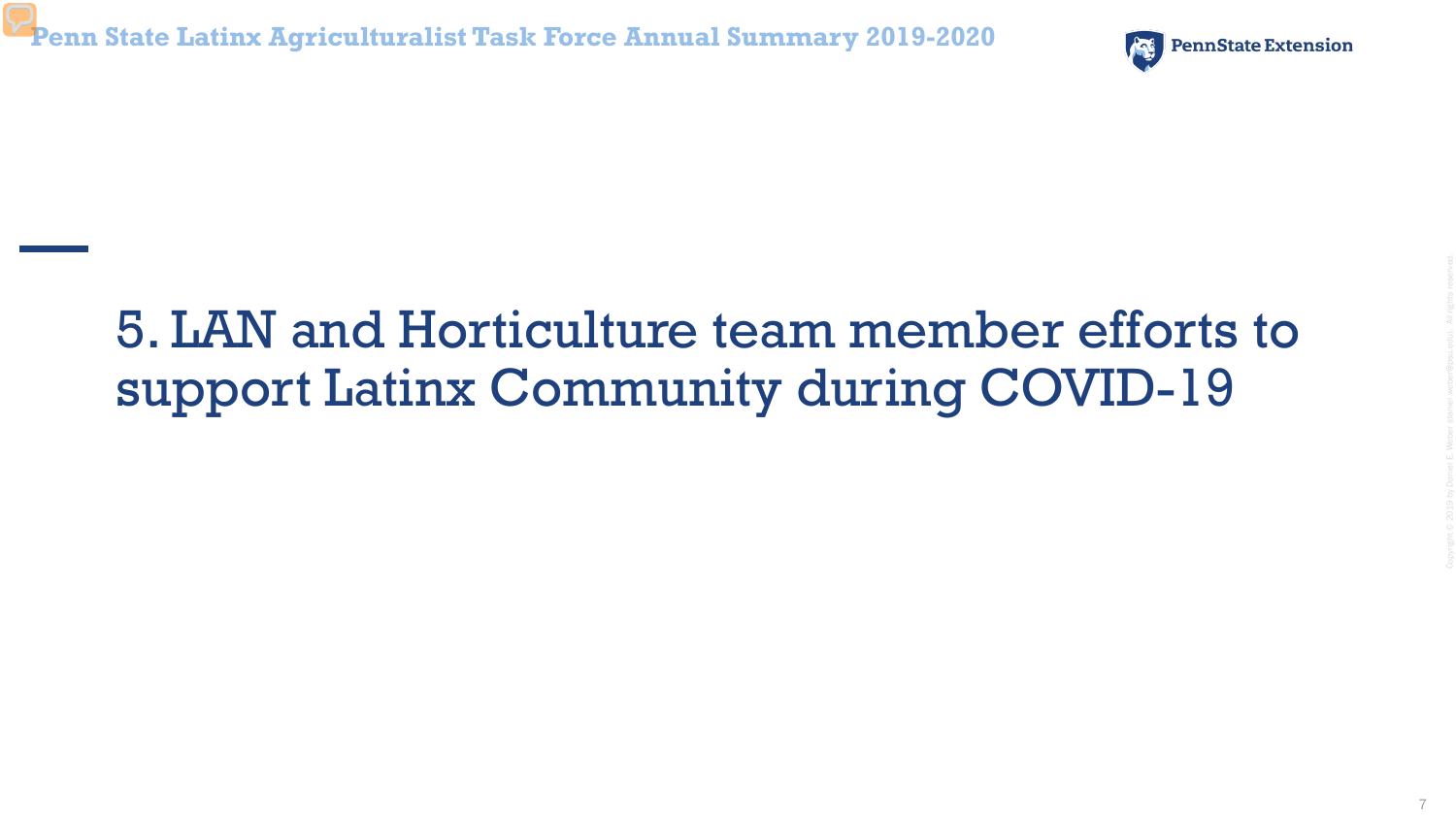**Cooperative Efforts to Protect Essential Agricultural Employees during COVID -19** Tara Baugher, Maria Gorgo, Daniel Weber, Kathy Sexsmith



### Protecting Agricultural Employee Health during COVID -19

- Interactive webinars in partnership with ag health providers, Penn State Law, PDA, grower community
- Posters and pamphlets in English and Spanish to communicate best practices and health services

New resources address CDC and U.S. Department of Labor interim guidance for agricultural workers and employers:

*Basic information and training about infection prevention should be provided to all farmworkers in languages they can understand.* 



scio esancial da alimentos!

bloación producida originalmente por Cornell Farmworker Program y adaptada con<br>miso para su une en Pensibania por Penn State Extension y Keystone Health como arte-de la colaboración Penn Stute Extension Multistate Impact.

# LA PANDEMIA COVID-19

#### ¿QUÉ ES EL CORONAVIRUS (COVID-19)?

El coronavirus (COVID-19) es una enformedad respiratoria que puede propagarse rápidamente de persona a persona. Actualmente no hay vacunas para prevenir esta erifermedad, por lo tanto la mejor munera de evitar que las personas se enfermen es evitar la exposició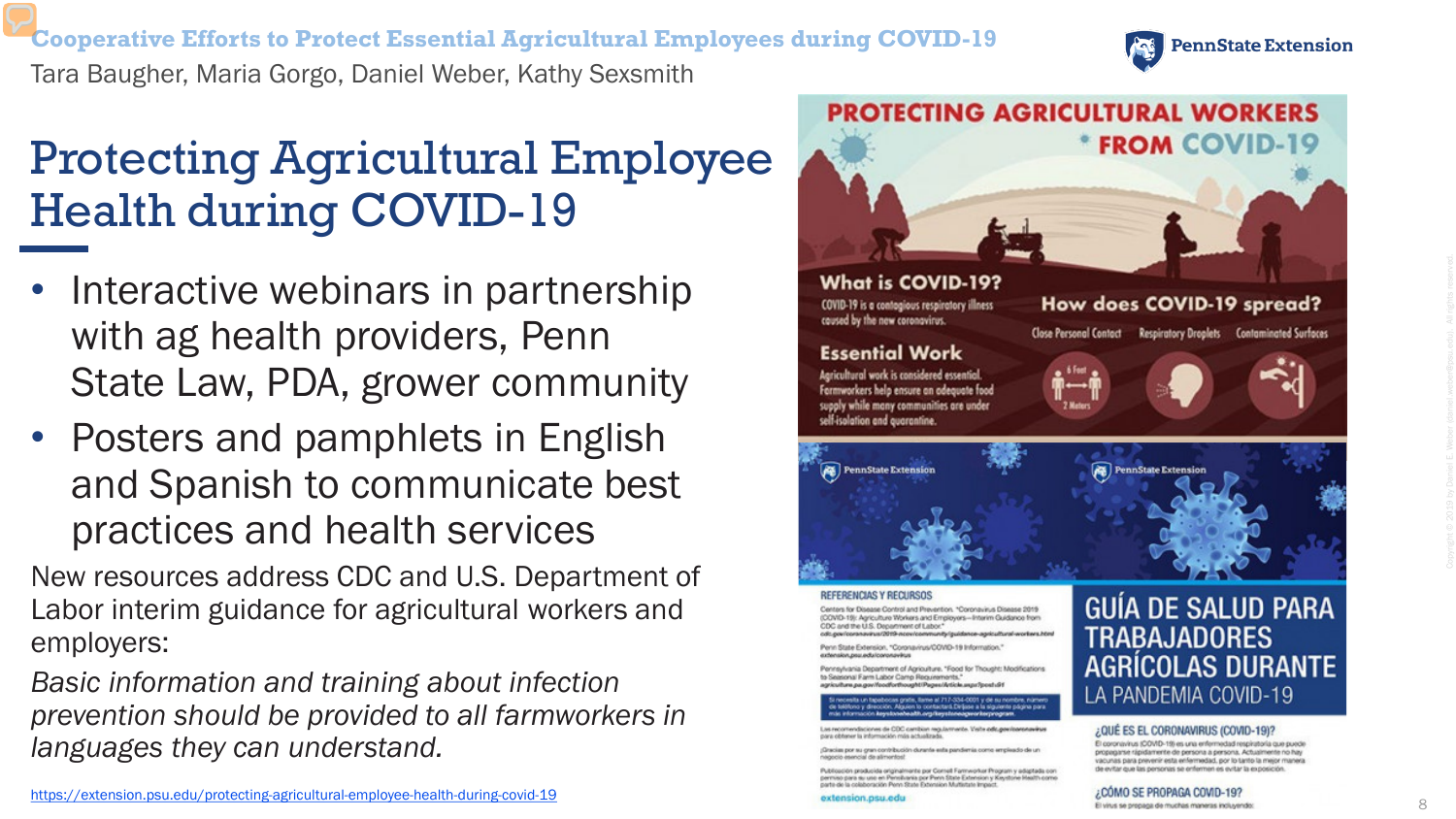#### **Latinx Agricultural Network**



Maria Gorgo, Tara Baugher, Daniel Weber, Catherine Lara, Montserrat Fonseca Estrada

# Advancing Penn State Extension's Spanish Outreach Efforts using Innovative Educational Formats

### Pandemic Priorities for Spanish-**Speakers**

• *New* Agricultura en Español Facebook page (130,000 total reach Apr–Aug)

Post with the greatest reach: Penn State Extension – Su Fuente de Información sobre la Agricultura/Your Source for Agriculture Information

• *New hotline in Spanish for reporting* timely crop recommendations

Weekly scouting and sustainable management recommendations





**Penn State Extension** Agricultura en Español